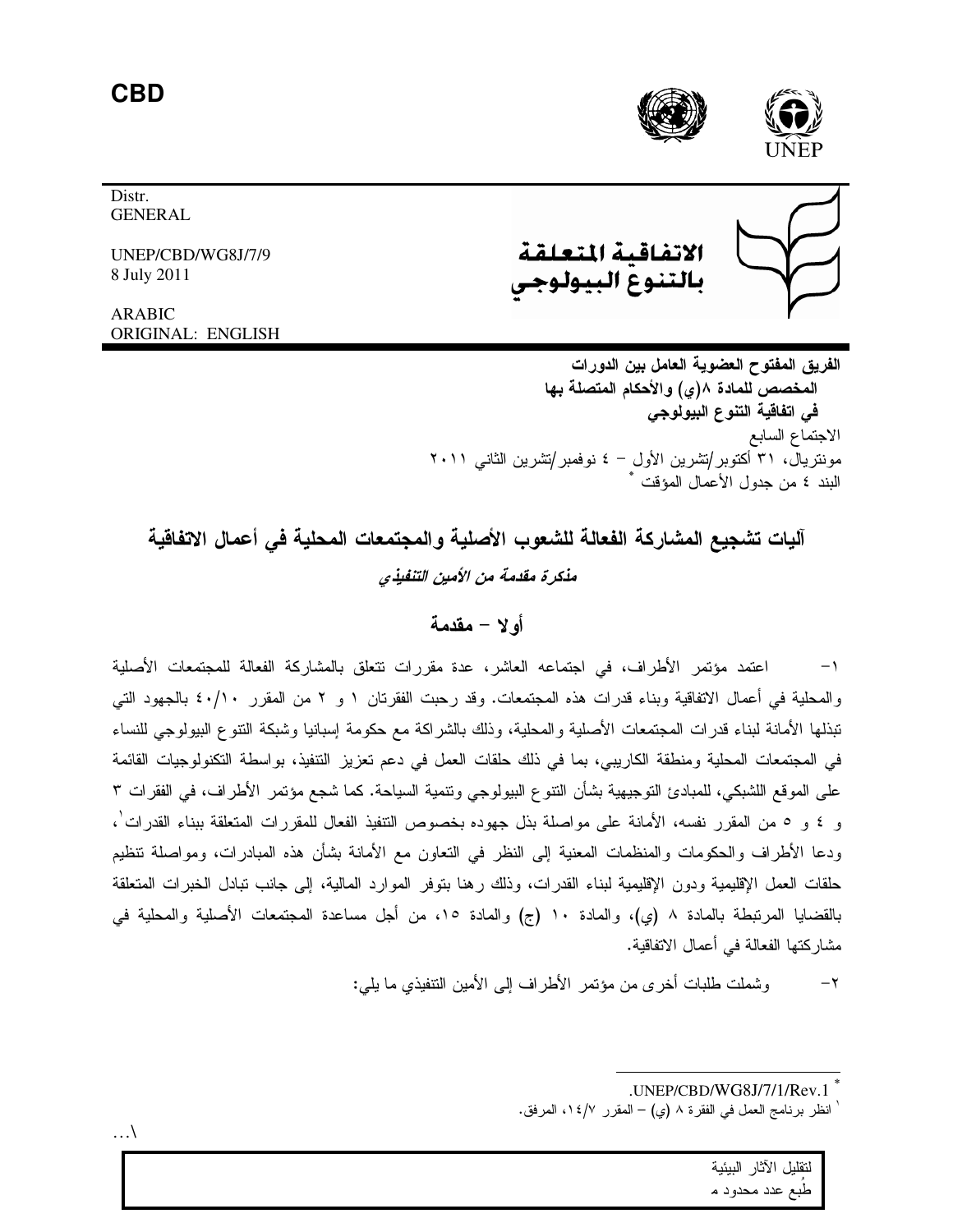مواصلة العمل مع الجهات المانحة والشركاء، بغرض نكثيف الجهود المتعلقة ببناء القدرات المجتمعات  $\left( \begin{matrix} 1 \\ 1 \end{matrix} \right)$ الأصلية والمحلية، لاسيما، كلما أمكن ذلك، لوضع استرانيجيات على الأجلين المتوسط والطويل من أجل إذكاء الوعى ونيسير مشاركتها الفعالة في عمليات الاتفاقية (المقرر ٤٣/١٠، الفقرة ٢٢).

(ب) مواصلة إعداد الأنشطة والمنتجات المتعلقة **بالاتصال والتعليم والتوعية العامة**، بما في ذلك مع مساهمات المجتمعات الأصلية والمحلية ، للمساعدة على تعليم المجتمعات الأصلية والمحلية، بوجه خاص دور النساء في المجتمعات الأصلية والمحلية، ومعارفهن النقليدية في الحفاظ على النتوع البيولوجي واستخدامه المسندام والقضايا العالمية الأخرى، بما في ذلك تغير المناخ؛ (المقرر ٤٣/١٠، الفقرة ٢٣)؛

(ج) فيما يتعلَّق بالآليات الإلكترونية، مثل الصفحة الرئيسية للمادة ٨ (ي)ن وبوابة المعلومات عن المعارف النقليدية، لمواصلة رصد استخدام هذه المبادرات والنشاور والإبلاغ عن الثغرات وأوجه القصور، وكذلك التشاور لتحديد كيفية نطور بوابة المعارف التقليدية باستمرار، ومواصلة نطوير وتحديث ونرجمة مختلف أليات الاتصالات الإلكترونية وأخيرا طلبت من الأمانة مواصلة استحداث الوسائل الإلكترونية والتقليدية وغيرها من وسائل الاتصال والتعليم ومواد النوعية العامة، والوسائل الأخرى للانصال، بما في ذلك بلغات المجتمعات الأصلية والمحلية (المقرر ٤٠/١٠ باء).

(د) مواصلة بذل الجهود للترويج للصندوق الطوعى لمشاركة الشعوب الأصلية والمحلية في الاجتماعات بموجب الاتفاقية ونعزيز، كلما مكن ذلك ورهنا بنوفر الأموال، مشاركة المجتمعات الأصلية والمحلية فى حلقة العمل بشأن بناء القدرات بموجب الاتفاقية (انظر المقرر ٤٠/١٠ جيم ، الفقرة ٢٠)؛

(ﻫ) يرحب بالمبادرات والشراكات الخلاقة بين ممثلي القطاع الخاص وممثلي المجتمعات الأصلية والمحلية، مع الأخذ علما بالمجتمعات الأصلية والمحلية، والتشاور بشأن التجارة والنتوع البيولوجي وطلب من الأمين التتفيذي الإبلاغ عن هذه الجهود (المقرر ٤٠/١٠ دال).

يقدم القسم الثاني من هذه الوثيقة معلومات عن نتفيذ هذه المقررات المختلفة. ويتضمن القسم الثالث توصيات  $-\tau$ نتعلق بالنظر في الفريق العامل. بالإضافة إلى ذلك، نُكمِّل وثيقة العمل هذه بعة ورقات معلومات نرتبط بهذه القضايا وبوجه خاص، نقارير ورقات عمل بشأن بناء القدرات وحلقة العمل بشأن السياحة التي جرت في فترة ما بين الدورات (انظر UNEP/CBD/WG8J/7/INF/8 و UNEP/CBD/WS-TOURIDG/3/2، على النوالي)

تحديث بناء القدرات؛ والاتصال، والتعليم والتوعية العامة؛ وتطوير الاتصالات، ثانيا – والآليات والأدوات؛ ومشاركة المجتمعات الأصلية والمحلية في أعمال الاتفاقية؛ وغيرها من المبادرات

# ألف – بناء القدرات بما في ذلك بناء قدرات الحصول على المنافع وتقاسمها

أقرت الأطراف بأهمية بناء القدرات كأداة للمشاركة الفعالة للمجتمعات الأصلية والمحلية،في الآونة الأخيرة في  $-\xi$ المقرر ١٣/٩ دال، بشأن خطة عمل للحفاظ على المعارف التقليدية،' في الفقرة (ط)، حيث قرر الأطراف بأن الأعمال المقبلة بشأن خطة العمل بنبغي أن نركز على القسم (هاء) بشأن بناء القدرات، والمقرر ١٣/٩ هاء، وكذلك المقررات ذات الصلة بشأن الحصول على المنافع وتقاسمها، بما في ذلك الفقرة ٢٢ من المقرر ١٢/٩ وفي الآونة الأخيرة في المقررين  $.55$  / \ . 9  $\frac{1}{2}$  .  $\frac{1}{2}$ 

<sup>&</sup>lt;sup>٢</sup> المقر ر ١٦/٧ هاء، المر فق.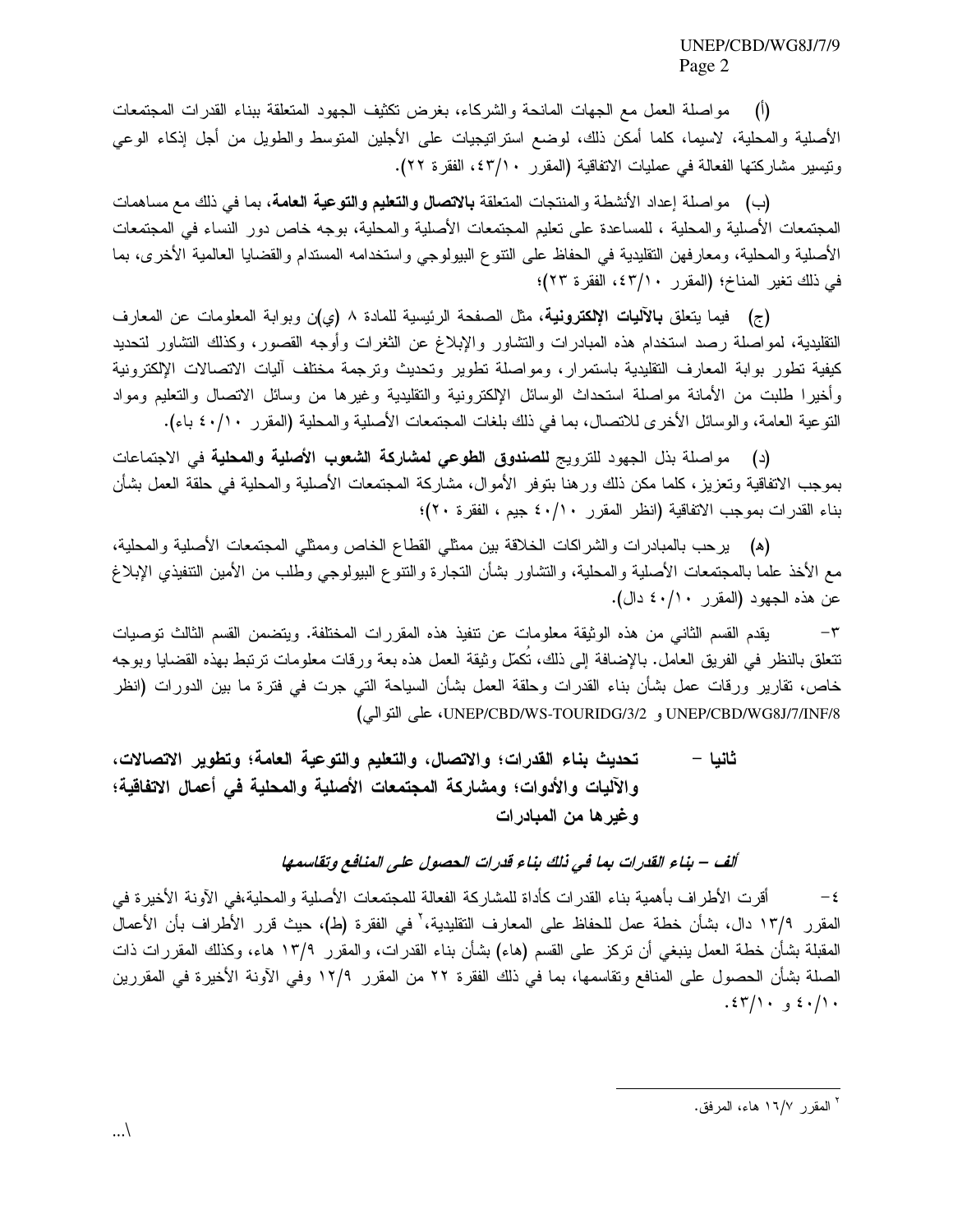ولاستخدام الموارد المحدودة على النحو الأمثل وضمان التنفيذ الفعال لمقررات مؤتمر الأطراف، تغتنم الأمانة  $-$ 0 فرص بناء القدرات فيما يخص المجتمعات الأصلية والمحلية خارج نطاق حلقات العمل بشأن بناء القدرات. وهي تقوم بذلك، لاسيما، على هامش اجتماعات رسمية عديدة بموجب الاتفاقية، مثل الفريق العامل المعنى بالمادة ٨ (ي) واللجنة الحكومية الدولية المعنى برونوكول ناغويا بشأن الحصول على الموارد الجينية والنقاسم النزيه والعادل للمنافع الناشئة عن استخدام اتفاقية النتوع البيولوجي، وعلى هامش الاجتماعات في إطار العمليات الأخرى، بما في ذلك الدورنين الناسعة والعاشرة لندوة الأمم المتحدة الدائمة المعنية بقضايا الشعوب الأصلية واللجنة الحكومية الدولية التابعة للمنظمة العالمية للملكية الفكرية. وقدمت الأمانة أيضا إحاطات عادية وبناء القدرات لندوة الأمم المتحدة الدائمة المعنية بالتنوع البيولوجي وشبكة النتوع البيولوجي لنساء المجتمعات الأصلية، وكذلك المجتمع المدنى، والجامعات، والقطاع الخاص والمنظمات غير الحكومية، بناء على الطلب.

فعلى سبيل المثال، انعقدت حلقة عمل لبناء قدرات النساء في المجتمعات الأصلية والمحلية بالشراكة مع مؤسسة  $-\mathbf{1}$ GIZ الألمانية وشبكة المعلومات عن المجتمعات الأصلية خلال الدورة العاشرة لندوة الأمم المتحدة الدائمة المعنية بقضايا الشعوب الأصلية (٢١–٢٢ مايو/أيار ٢٠١١) مع النركيز على برونوكول ناغويا. وقدمت الأمانة العامة أيضا عروضا عن القضايا المنعلقة بالمادة ٨ (ي)، ١والمادة ١٠ (ج) وبروتوكول ناغويا خلال ثلاث حلقات دراسية جامعية (جامعة ليسرن بسويسرا؛ وجامعة كولومبيا بنيويورك بالولايات المتحدة؛ وجامعة ديلهاوس في هاليفاكس بكندا)، وحلقتي عمل لمؤسسة GIZ الألمانية (نيروبي وكيب ناون)، وحلقات أخرى في الفترة ما بين الدورات بين الاجتماعين السادس والسابع للفريق العامل المعنى بالمادة ٨ (ي).

بالإضافة إلى ذلك، قدمت إحاطات إلى الندوة الدولية للشعوب الأصلية بشأن النتوع الببولوجي وتحالف اتفاقية  $-\vee$ النتوع البيولوجي في الاجتماع العاشر لمؤتمر الأطراف وبانتظام خلال المفاوضات التي أدت إلىي بروتوكول ناغويا.

وأقامت الأمانة بانتظام روابط مع الحكومات المانحة وأعدت اقتراحات كي نتظر فيها للتأكد من توفر الموارد  $-\lambda$ لحلقات العمل الرسمية لبناء القدرات. ومع ذلك، أد نقص الأموال الخاصة بحلقات العمل بشأن بناء القدرات، لاسيما لبناء قدرات المجتمعات الأصلية والمحلية في عام ٢٠١١، إلى تكثيف الجهود من جانب الأمانة لإدماج ممثلي المجتمعات الأصلية والمحلية في الجهود التي تبذلها الأمانة لبناء القدرات، بما في ذلك تتفيذ بروتوكول ناغويا، وتتقيح الاستراتيجيات وخطط العمل الوطنية للنتوع البيولوجي (بواسطة حلقات العمل دون الإقليمية)، وحلقات العمل دون الإقليمية بشأن بناء قدرات نتفيذ برنامج عمل اتفاقية النتوع البيولوجي بشأن المناطق المحمية.

إن استمرار حكومة إسبانيا في نقديم رعايتها وبذل جهودها، وخاصة خلال فترة السنتين الأخيرتين (٢٠٠٧–  $-9$ ٢٠٠٨ و ٢٠٠٩-٢٠١٠)، مكنت من نتفيذ الأنشطة العادية لبناء القدرات في جميع المناطق دون الإقليمية لأمريكا اللاتينية بالنسبة لمئات ممثلي المجتمعات الأصلية والمحلية، بواسطة إعداد مذكرة تفاهم مع شبكة النتوع الببولوجي لنساء المجتمعات الأصلية في منطقة أمريكا اللاتينية. وفي عام ٢٠١١، لم يتحقق التمويل المخصص لبناء قدرات المجتمعات الأصلية والمحلية وبالتالي في ظل المناخ الحالي للتمويل، لا يمكن تحقيق دعوات الأطراف بمواصلة بذل هذا الجهد ووضع مبادرات مماثلة في المناطق الأخرى (انظر المقرر ٤٠/١٠، الفقرة ٣).

وخلاصة القول، فإن التحديات بخصوص التمويل المخصص لبناء قدرات المجتمعات الأصلية والمحلية لعام  $-1$ . ٢٠١١ أتاحت زخما إضافيا للأمانة كي تتأكد من مشاركة هذه المجتمعات بفعالية في الجهود الأخرى لبناء القدرات بما في ذلك بواسطة برونوكول ناغويا، والاستراتيجيات وخطط الأعمال الوطنية للتتوع البيولوجي وحلقات العمل دون الإقليمية للمناطق المحمية. ويُرفق بهذه الوثيقة قائمة كاملة للجهود المتعلقة ببناء القدرات التي شارك فيها ممثلو المجتمعات الأصلية والمُعلَّية خلال الفُترة بين الاجتماعين السادس والسابع للفريق العامل المعنى بالمادة ٨ (ي).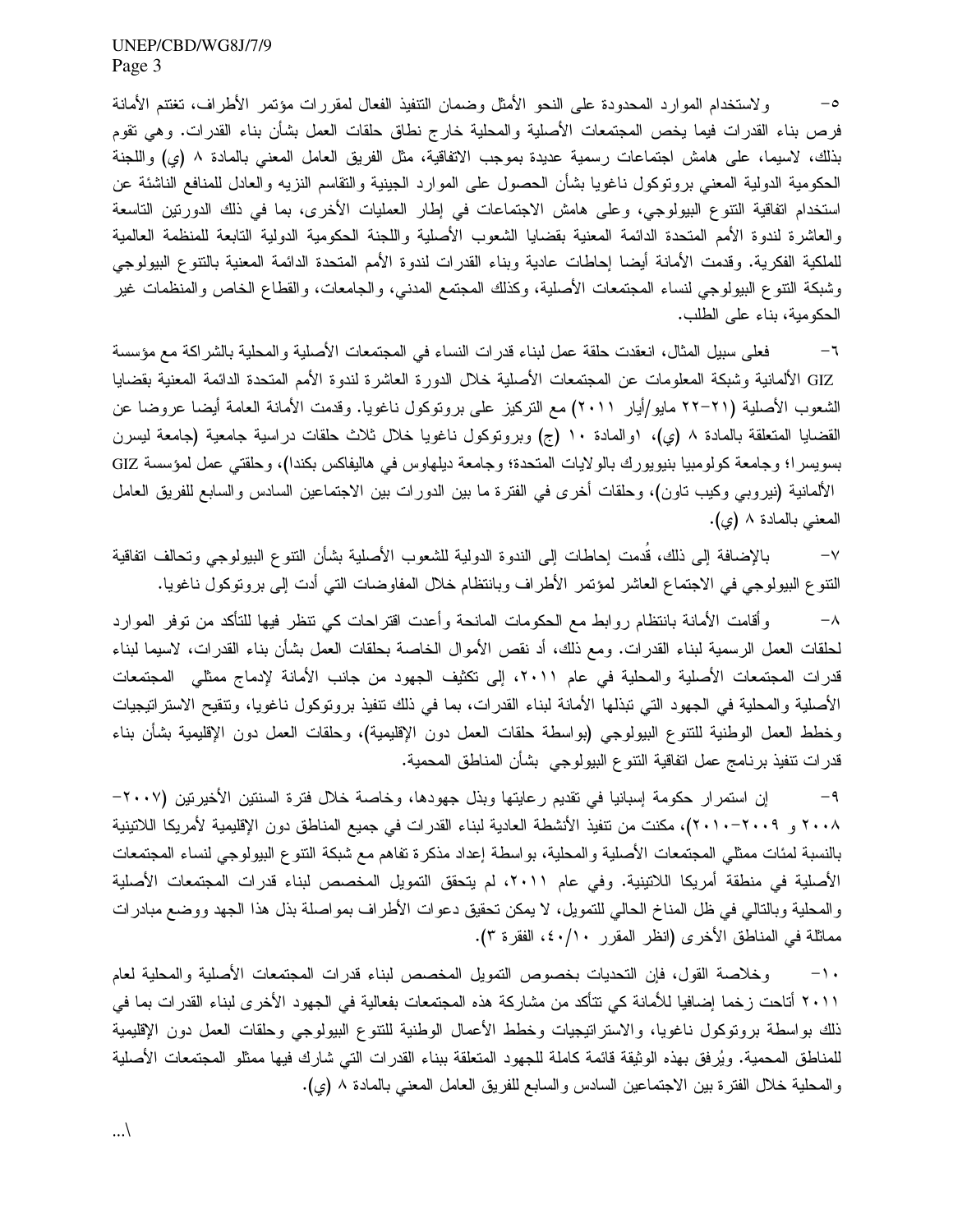### حلقات العمل بشأن السباحة

في الفقرة ٦ من المقرر ٤٠/١٠، طلب مؤتمر الأطراف من الأمين التنفيذي مواصلة تنظيم، رهنا بتوفر  $-11$ الموارد المالية، حلقات عمل إقليمية ودون إقليمية أخرى بشأن أدوات الانصال التي نتاسب المجتمعات المحلية المجتمعات المحلية بشأن المعارف التقليدية المرتبطة بالحفاظ على النتوع البيولوجي واستخدامه المستدام. وخلال فترة ما بين الدورات، جرى نيسير نتظيم حلقة عمل في بنما في الفترة من ٦ إلى ٨ أبريل/نيسان ٢٠١٠ (انظر .(http://www.cbd.int/doc/?meeting=WSTOURIDG-03

ونواصل الأمانة النواصل مع الجهات المانحة المحتملة ونخطط لحلقة العمل المقبلة ضمن مجموعة الحلقات  $-11$ المنعقدة في إفريقيا، ويمكن في الإقليم الفرعي للوادي ريفت الكبير، تليها حلقة في جنوب شرق آسيا، مع التركيز على أحواض الغابات، والجزر، والجبال، والمناطق الجافة وشبه الرطبة في عام ٢٠١٢ و السنوات المقبلة.

وقد أثبتت حلقات العمل هذه نجاحا كبيرًا وأنها أحداثًا عملية، أتاحت في جوهرها التدريب لمشغلي السياحة في  $-1$ المجتمعات الأصلية والمحلية بشأن كيفية تحسين مستوى تسويق منتجاتها في مجال السياحة للاستفادة منها وإفادة التتوع البيولوجي والثقافي. وقد سمحت هذه الأحداث أيضا لمشغلي السياحة في المجتمعات الأصلية والمحلية لإقامة الشبكات وتبادل أفضل الممارسات والتأثير بالإيجاب على السياحة الرئيسية.

## باء – الاتصال والتعليم والتوعية العامة

في الفقرة ٢٣ من المقرر ٤٣/١٠، طلب من الأمين التنفيذي مواصلة نطوير الأنشطة والمواد المنعلقة بالانصال  $-15$ والتعليم والنوعية العامة، بما في ذلك مع مساهمات المجتمعات الأصلية والمحلية، لإطلاع هذه المجتمعات على أعمال الاتفاقية وكذلك إذكاء نوعية عامة الناس بدور هذه المجتمعات، لا سيما دور النساء في هذه المجتمعات، ومعارفها التقليدية فيما يخص الحفاظ على النتوع البيولوجي والقضايا العالمية الأخرى استخدامها المستدام، بما في ذلك تغير المناخ. ونتظر الأمانة حاليا في استراتيجية الاتصالات والأدوات الخاصة بالخطة الاستراتيجية المنقحة وأهداف أيشى لعام ٢٠٢٠ وتعمل لضمان المشاركة الفعالة للمجتمعات الأصلية والمحلية في هذه الأعمال. وستنظر الأنشطة المتعلقة بالاتصال والتعليم والتوعية العامة في وضع استراتيجية على مدار العقد نتألف من مواد المجتمعات الأصلية والمحلية، وكذلك المنتجات الخاصة بعامة الناس وبخصوص دور المجتمعات الأصلية والمحلية ومعارفها التقليدية للحفاظ على النتوع البيولوجي و استخدامه المستدام.

وقد أعلنت الجمعية العامة للأمم المتحدة أن نكون الفترة ٢٠١١-٢٠٢٠ عقد الأمم المتحدة للتتوع البيولوجي.  $-10$ ويرمى عقد الأمم المتحدة للنتوع البيولوجي إلى نقديم منهاج عمل للاتصالات لتحقيق إنجازات الاستراتيجية العالمية للتتوع البيولوجي وأهداف أيشي، مع التركيز على تحقيق الهدف الأول، الذي يركز على إذكاء التوعية. وستتطور استراتيجية عقد الأمم المتحدة للنتوع البيولوجي، وهي مشروع نسخة متاحة على الموقع على العنوان التالي www.cbd.int/2011-2020، وذلك استنادا إلى إسهامات من الشركاء، بما في ذلك الالتزام مع المجتمعات الأصلية والمحلية. وتُشجع هذه المجتمعات على إعداد منتجات واستراتيجيات لا نكتفي بالإبلاغ عن مساهمتها المنميزة في تحقيق أهداف أيشي والاتفاقية فحسب، بل وأيضا إذكاء الوعي داخل المجتمعات بأهمية الحفاظ على المعارف التقليدية. وينبغي تبادل هذه المنتجات مع الأمانة العامة لنشرها على الموقع الشبكي والربط الشبكي الاجتماعي لعقد الأمم المتحدة للنتوع البيولوجي. ونُدعى المجتمعات الأصلية والمحلية لاستحداث استراتيجية على مدى العقد احتفالاً باليوم الدولي للنتوع البيولوجي في ٢٢ مايو/أيار، مع مواضيع ندعم أنشطة العقد .

#### جيم – تطوير الاتصالات والآليات والأدوات

وفقا للمشورة المقدمة بواسطة الفريق الاستشاري غير الرسمي المعنى بألية مرز تبادل المعلومات، والفريق  $-11$ الاستشاري السابق المعني بالمادة ٨ (ي) والأحكام ذات الصلة، وحلقة العمل لبناء القدرات بشأن الربط الشبكي ونبادل  $\ldots$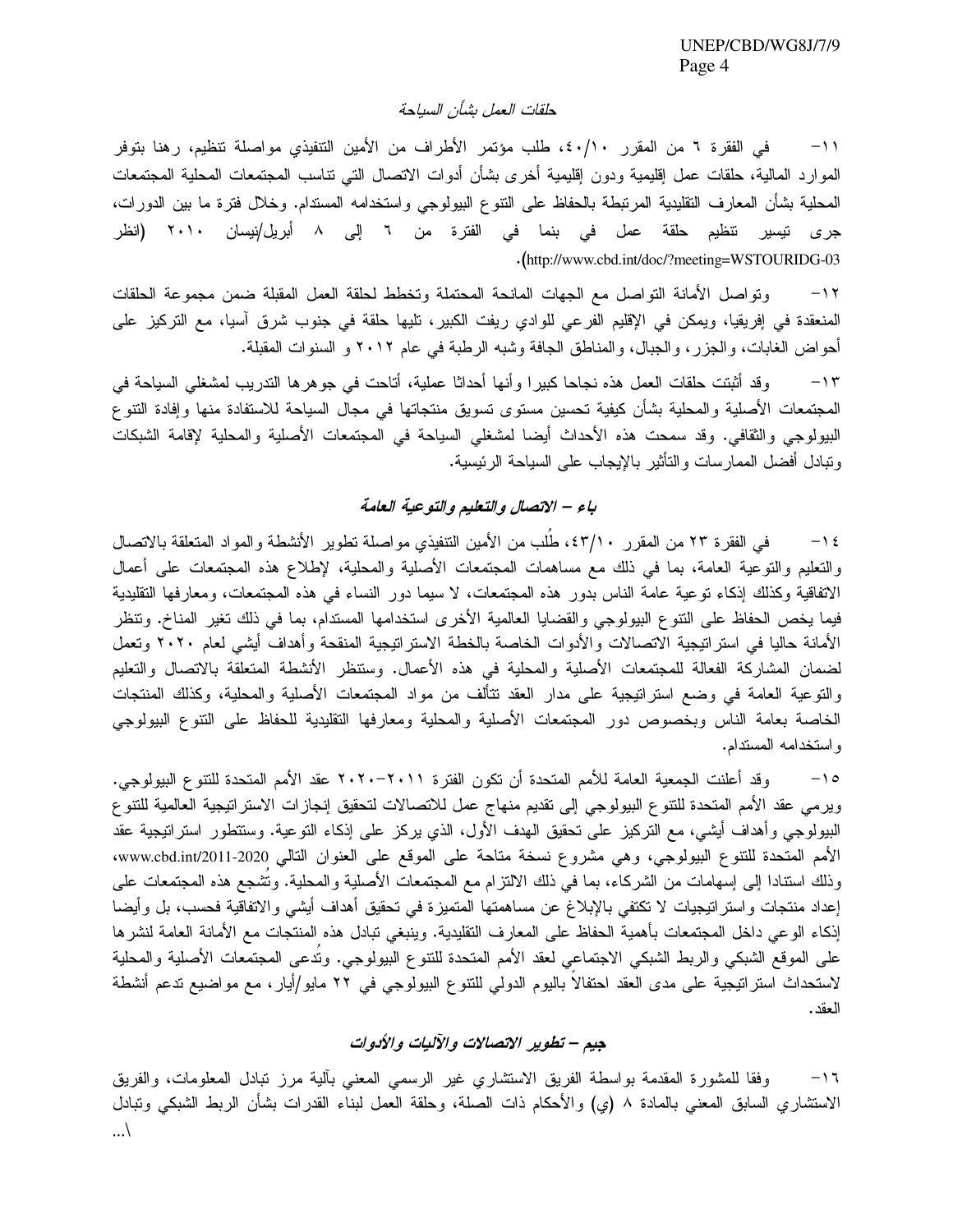المعلومات، الذي اجتمع في كويتو في أكتوبر/تشرين الأول ٢٠٠٧، والفريق العامل للشعوب الأصلية المعنى بالاتصال والتعليم والتوعية العامة، وطبقا للمقرر ١٣/٩ هاء، والمقرر ٤٠/١٠ والمقرر ٢٠/١٠، الفقرة ١٦، من مؤتمر الأطراف، أعدت الأمانة عددا من الآليات التشاركية سعيا لضمان المشاركة الكاملة والفعالة للمجتمعات الأصلية والمحلية في أعمال الاتفاقية.

# الآليات والأدوات القائمة على العوقع

تتمثَّل الآليات الإلكترونية التي يجري تطويرها باستمرار في الصفحة الرئيسية للمادة ٨ (ي) وبوابة المعلومات  $-1V$ عن المعارف النقليدية، التي تعتبر الكترونية وتستفيد من النظم القائمة على الموقع، مع محاولة إدراج العديد من مكونات الاتصالات والمكونات الخلاقة سعياً منها لنتيسير الحوار، وتبادل الأفكار ونشر المعارف والمعلومات بين المجتمعات الأصلية والمحلية. ونقوم بوابة المعلومات عن المعارف التقليدية بوجه خاص بإدراج منهاج إلكتروني خاص بالمؤتمرات، استُخدم أولا في الفترة من ١٠ فبراير/شباط إلى ١٠ مارس/أذار ٢٠٠٩ من أجل نيسير المناقشة الفعالة والمفيدة للخبراء بشأن كيفية تطوير وتتفيذ المادة ١٠ (ج) من الاتفاقية، استجابة للفقرة ٤ من المقرر ١٣/٩ ألف ّ. وقد ساهمت هذه المناقشة بشكل كبير في الإعداد الأولى للمادة ١٠ (ج) وساهمت في الاجتماع الدولي بشأن الاستخدام المستدام المألوف المنعقد في مونتريال في الفترة من ٣١ مايو/أيار ٢٠٠١ إلى ٤ يونيه/حزيران ٢٠١١. وتم الترويج لنتائج الاجتماع الدولمي بشأن الاستخدام المسندام المألوف بواسطة بوابة المعلومات عن المعارف النقليدية.

وقد أنجزت أعمال مماثلة فيما يخص الصفحة الرئيسية والبوابة المنعلقة بنقاسم المنافع نيسيراً لنبادل المعلومات  $-1\lambda$ في الوقت المناسب وتحسين مستوى المشاركة الفعالة لجميع الجهات المعنية، بما في ذلك المجتمعات الأصلية والمحلية في عملية الحصول على المنافع ونقاسمها. وستُستحدث بواية إضافية خاصة بالبرنامج المشترك بشأن النتوع البيولوجي والثقافي بين أمانة اتفاقية النتوع البيولوجي ومنظمة الأمم المتحدة للتربية والعلم والثقافة (اليونسكو) (المقرر ٢٠/١٠، الفقرة ١٦). وتنظر الأمانة أيضا في كيفية استخدام بوابة بشأن النتوع البيولوجي والثقافي من أجل الترويج الفعال لبرنامج العمل المشترك بشأن النتوع البيولوجي والثقافي (انظر المقرر ٢٠/١٠، الفقرة ١٦)، بما في ذلك بواسطة إنشاء شبكات وتوزيع المعلومات والخطوات الأولية إلىي الأمام.

ونقدم الصفحة الرئيسية للمادة ٨ (ي) معلومات عن: مشاركة المجتمعات الأصلية والمحلية، بما في ذلك  $-19$ بواسطة الصندوق الاستئمانـى الطوعـى المنشأ لنتيسير مشاركة المجتمعات الأصلية والمحلية فـى عملية الاتفاقية؛ والمققرات بموجب المادة ٨ (ي)، بما في ذلك برنامج العمل المنقح وخطة العمل للحفاظ على المعارف التقليدية؛ ونتائج المادة ٨ (ي)؛ والمعلومات الأخرى عن الاجتماعات والوثائق والإبلاغات ذات الصلة بالمادة ٨ (ي)؛ وتحديد نقطة دخول إلى بوابة المعلومات عن المعارف النقليدية، وبوابة الحصول على المنافع ونقاسمها وبالنالبي بوابة النتوع الثقافي والببولوجي.

وتُدرج الآليات التشاركية الإلكترونية بواسطة بوابة قائمة على شبكة الإنترنت توجد في موقع الاتفاقية على  $-\mathbf{y}$ . العنوان النتالي: http://www.cbd.int/tk/default.shtml ويشار إليها بوصفها بوابة المعلومات عن المعارف النقليدية. وتعتبر بوابة نقوم على الموقع الشبكي موقعا شبكيا متخصصا يقدم مجموعة مختلفة من الخدمات بما في ذلك البحث في الموقع الشبكي، والأخبار، ووضع الجداول الزمنية، والآليات النفاعلية لتبادل المعلومات وغير ذلك، التي أُعدت للمجتمعات الأصلية والمحلية لدعم أهداف وأغراض الاتفاقية. ويجري تحديث بوابة المعلومات عن المعارف النقليدية ونتقيحها بانتظام.

> ونتكون بوابة المعلومات عن المعارف النقليدية من ثمانية مكونات، تشمل ما يلي:  $-\gamma$ )

نظام يستند إلى الجدول الزمني يمكن المستخدمين من تخطيط ونتظيم ومناقشة الاجتماعات الافتر اضية أو  $(1)$ المباشرة؛

<sup>&</sup>quot; تشير المادة ١٠ (ج) من الاتفاقية إلى حماية الاستخدام المألوف للموارد البيولوجية والتشجيع على ذلك وفقا للممارسات الثقافية التقليدية التي نتماشى مع شروط المحافظة أو الاستخدام المستدام.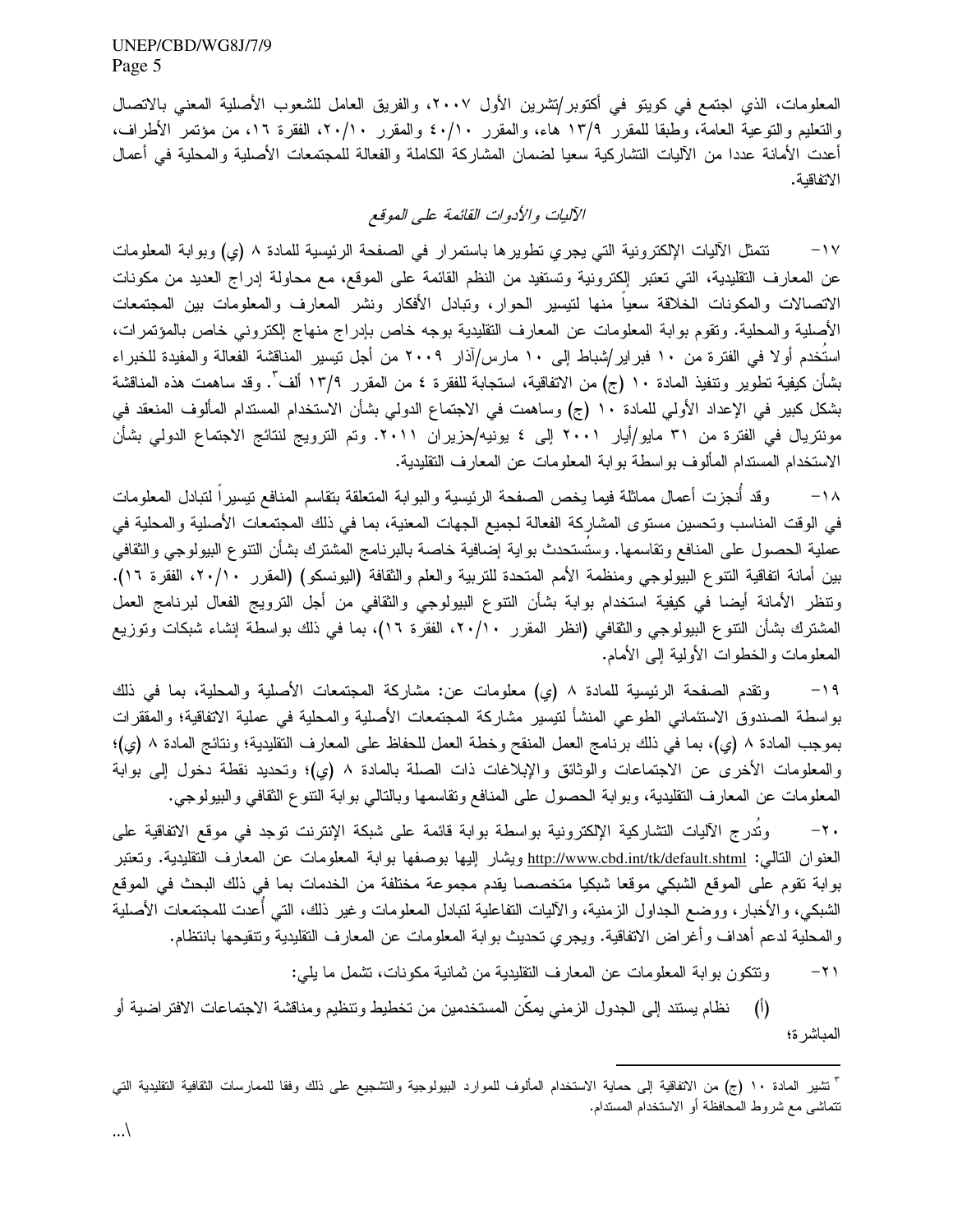(ب) عدد من ندوات المناقشات التي تمكن من إجراء مناقشات جديدة، والرد على التعليقات المبداة والإبلاغ عن القضايا المتصلة بالمجتمعات المحلية؛

(ج) المواد الأساسية التبي يمكن أن يقدمها المستخدمون للأمانة لنشر الوثائق والتقارير، والمقالات وغير ذلك على الموقع؛

(د) قسم ينعلق ببرنامج العمل بشأن المادة ٨ (ي): المعارف النقليدية، والابنكارات والممارسات، النبي نمكّن المستخدمين من النعليق على الأنشطة، وطلب الحصول على المعلومات والنواصل مع مسؤولي البرامج؛

(ه) خدمة خاصة بالاشتراك نابعة لمختلف الخدمات المعنية بنشر المعلومات التي نقدمها الأمانة، وإلى الخدمات الأخرى التي تقدمها المجتمعات الأصلية والمحلية؛

(و) قسم خاص بالمواقع ذات الصلة والشبكات والموارد الأخرى ذات الصلة التي تمكَّن المستخدمين من نقديم مداخل ور وابط جدبدة؛

(ز) خدمة النوزيع المبسط، مثلاً، النوزيع المبسط فعلاً، وهي صيغة لغة النرميز الموسعة المخصصة لنبادل محتويات الموقع مثل المعلومات عن الإبلاغات الجديدة من انفاقية النتوع البيولوجي، والنقارير النهائية، والاجتماعات المقبلة وأحدث الأخبار. وبفضل استخدام هذه الخدمة، بمكن للمواقع أن تحصل على المعلومات اللازمة بشكل تلقائي من موقع الاتفاقية؛

(ح) مركز الكتروني للمعلومات بسهل على المستخدمين أكثر تحديد المعلومات المرتبطة بالمادة ٨ (ي) و المعارف التقليدية.

> وبفضل استخدام الأدوات الإلكترونية، تتمكن المجتمعات الأصلية والمحلية مما يلبي:  $-\gamma\gamma$

- (أ) البحث للحصول على المعلومات عن المعارف النقليدية، والابنكارات والممارسات والقضايا التي نتعلق بهذا الموضوع؛
	- (ب) التدقيق في الجدول الزمني للأحداث؛
	- (ج) نشر المدونات الشبكية (المعلومات الشبكية)؛
	- (د) المشاركة في المؤتمرات الإلكترونية على الموقع؛
		- (ه) الاشتراك لنلقى المعلومات في هذا الصدد.

وخلاصة القول، فإن البوابة أداة تعاونية كي تستخدمها المجتمعات الأصلية والمحلية، عندما تتمكن من التفاعل  $-\tau\tau$ وتعزيز الحوار بغض النظر عن قيود الزمان والمكان.

ومع ذلك، فإن الاستخدام الفعال للبوابات بتوقف على الهياكل الأساسية والقدرات المناسبة، البشرية والمالية،  $-\tau$  { على مسنوى الأمانة والمجتمعات المحلية وكذلك إضفاء الطابع الثقافي على المعلومات الجديدة والتكنولوجيات القائمة على الموقع من جانب الجهات غير المُلمة باستخدامها وتطبيقها. وقد تحقق ذلك على نحو أفضل بواسطة حلقات العمل الفنية على مسنوى المجتمعات والندريب العملى وركزت عليه حلقات العمل بشأن بناء القدرات.

وترجمت الصفحة الرئيسية المنقحة للمادة ٨ (ي) إلى اللغتين الإسبانية والفرنسية، بغرض، رهنا بتوفر الأموال،  $-\gamma$ ترجمتها إلى اللغات الثلاث الأخرى المعمول بها في الأمم المتحدة. ويمكن الاطلاع على الموقع التالي: <u>http://www.cbd.int/traditional/default.shtml.</u> أما ترجمة الصفحة الرئيسية للاتفاقية إلى الإسبانية، بما في ذلك الصفحة الرئيسية للمادة ٨ (ي) وبوابة المعلومات عن المعارف التقليدية تليها الصفحات الرئيسية والبوابة بشأن الحصول على المنافع و المو ارد الور اثنية وتقاسمها، فتُمول بو اسطة مساهمة سخية من حكومة اسبانيا.

بالإضافة إلى ذلك، وتمشيا مع روح المقرر ١٣/٩ هاء، الذي طلب من الأمين التنفيذي إقامة روابط مع  $-\gamma$ المبادرات الشبكية القائمة والجديدة والمقبلة ذات الصلة مثل بوابة الشعوب الأصلية (www.indegenosportal.com)، تواصل  $\ldots$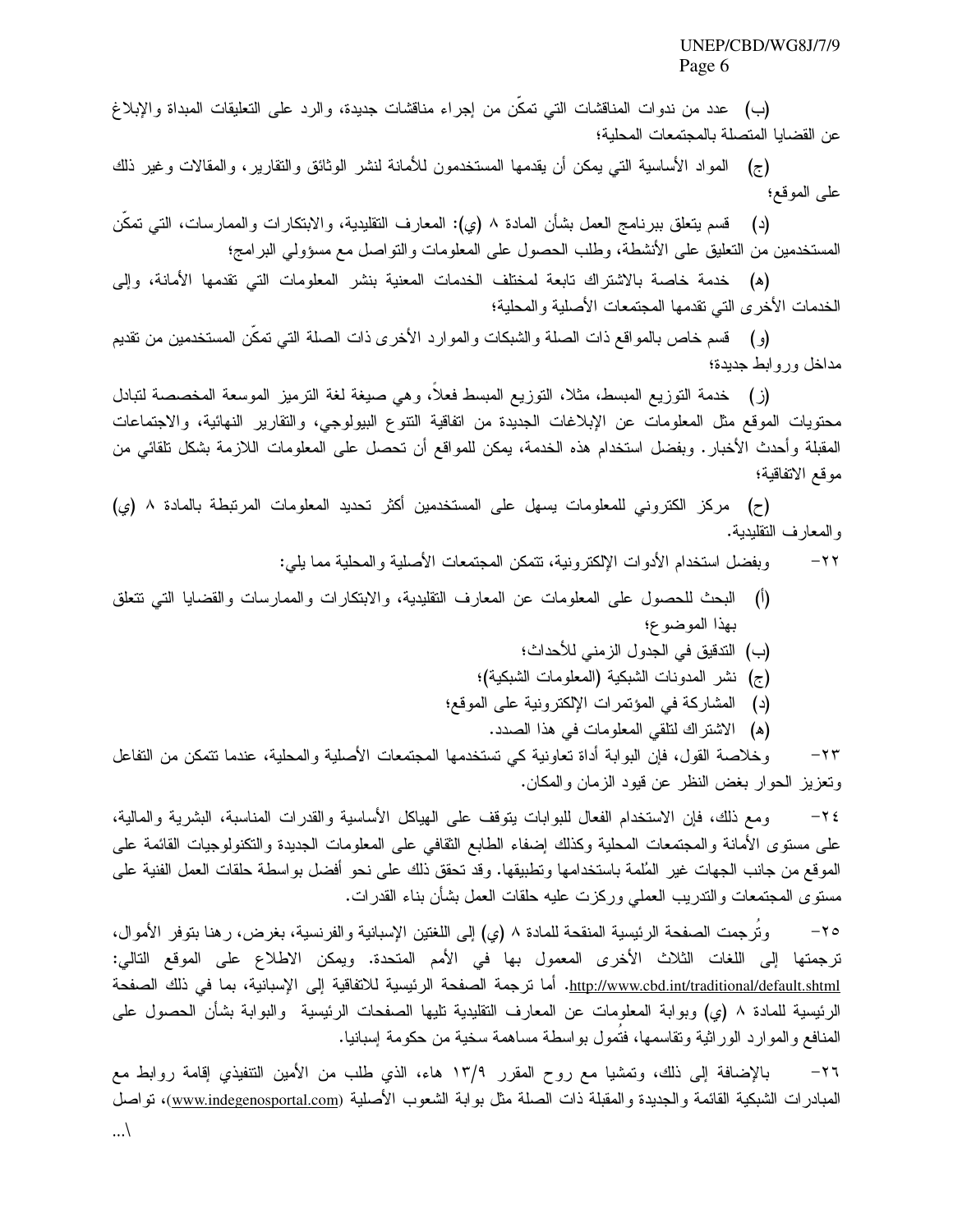الأمانة العمل عن كتب مع المدير والمحررين الإقليميين٬ المهذه المبادرة الخاصة بالشعوب الأصلية لضمان بوابة المعارف النقليدية وبوابة الشعوب الأصلية المكملة لبعضها البعض وتفاديا لتكرار الجهود والتفاعل، مما يسمح بزيادة الموارد المحدودة إلى الحد الأقصىي في شراكة خلاقة. وفي عام ٢٠١٠، أبرمت الأمانة والموقع indegenosportal.com شراكة من أجل تحسين مستوى رؤية قضايا الاتفاقية النتوع البيولوجي بواسطة مبادرات الشعوب الأصلية القائمة على الشبكة. ونتمثل الأهداف المتوخاة في إذكاء التوعية بالقضايا التي تندرج في إطار ولاية الاتفاقية المتمثلة في إيلاء الاهتمام للمجتمعات الأصلية والمحلية وإذكاء الوعي العام بالدور الهام الذي نقوم به المجتمعات الأصلية والمحلية ومعارفها النقليدية في الحفاظ على النتوع البيولوجي واستخدامه المستدام. وحرصت بوابة الشعوب الأصلية على القيام ما يلي:

(أ) المواظبة على نجميع ونحميل المحتويات الحديثة والدقيقة والموثوقة، مثل الأخبار، في مجال النتوع البيولوجي؛

- (د) إثارة المشاعر بخصوص المواقع الشبكية والمجتمعات المحلية؛
	- (ه) تبسير ودعم وتطوير المجتمعات الشبكبة؛
- (و) ليجاد السبل التبي قد نساعد على نحسين مستوى الموقع لزيادة دعم المشاريع؛
	- (ز ) استحداث ملفات الخبر اء في مجال المجتمعات الأصلية من كل منطقة؛

(ح) العمل بالنعاون مع الفريق العامل المعنى بالانصال والنعليم والنوعية العامة النابع للندوة الدولية للشعوب الأصلية بشأن التتو ع البيولوجي من أجل تحميل النماذج ذات الصلة التي أُعدت خلال حلقة عمل المدرسين؛

(ط) زيادة المعارف والتوعية للمجتمعات الأصلية والمحلية بخصوص كيفية تحسين مستوى مشاركتها في عملية انفاقية النتوع البيولوجي.

# الآليات والأدوات التقليدية

تتوقف الآليات غير الإلكترونية التي يجري إعدادها على أدوات الاتصال البديلة التقليدية، بما في ذلك الفاكس،  $-\gamma y$ والمطبوعات، والبريد الإلكتروني العادي وغيرها من الوسائل النقليدية للانصال ونبادل المعلومات، بما في أريع طبعات نتعلق بالنشرة الإخبارية عن المادة ٨ (ي)، *باتشاماما الرابعة °،* التي نُشرت في سبتمبر/أيلول ٢٠١٠، والمتاحة في شكل مطبوع وإلكتروني باللغتين الإنجليزية والإسبانية على الموقع النالي: http//www.cbd.int/doc/newsletters/ وستتشر الطبعة ٥ من باتشاماما بنهاية عام ٢٠١١، بغرض إطلاع المجتمعات الأصلية والمحلية على القضايا المتصلة بالمادة ٨ (ي) والأحكام ذات الصلة والمساهمة في التحضيرات للاجتماع الحادي عشر لمؤتمر الأطراف. كما تتيح الأمانة، بناء على الطلب، المنشورات ذات الصلة بنسختها الورقية، بما في ذلك *بانشاماما*، بلغات مختلفة لاستخدامها كمواد لبناء القدرات بالنسبة للمبادر ات و الأحداث الرئيسية التي نقو دها المجتمعات الأصلية و المحلية.

#### مشاركة المجتمعات الأصلية والمحلية في أعمال الاتفاقية بما في ذلك بواسطة دال – الصندوق الطوعى لمشاركة ممثلى المجتمعات الأصلية والمحلية فى الاجتماعات المنعقدة بموجب الإتفاقية

وفقًا للفقرة ٦ (ب) من المقرر ٥/٨ دال، وضعت الأمين التنفيذي، في مطلع عام ٢٠٠٧، هياكل أساسية لرصد  $-\tau \wedge$ زيارات الصفحة الرئيسية للاتفاقية، والصفحة الرئيسية للمادة ٨ (ي) وبوابة المعلومات عن المعارف التقليدية. وفقا للفقرة ١

<sup>&</sup>lt;sup>،</sup> تعمل بوابة الشعوب الأصلية بأربع لغات هي الإنجليزية والإسبانية والفرنسية والروسية<sub>.</sub>

<sup>°</sup> يمكن الإطلاع على النشرة الإخبارية *باتشاماما* في شكل مطبوع بالألوان أو إلكتروني على الموقع التالي http://www.cbd.int/doc/newsletters/news–8j–01–low–en.pdf. ونعنى كلمة بانتشاماما الأرض الأم (بانتشا: الأرض، وماما: الأم) في لغات قيشا/أيمارا. فالأرض تعتبر إله مقدس لدى الأنقا وغيرهم من سكان هضبة الأنديز مثل سكان الأيمارا وقيشا.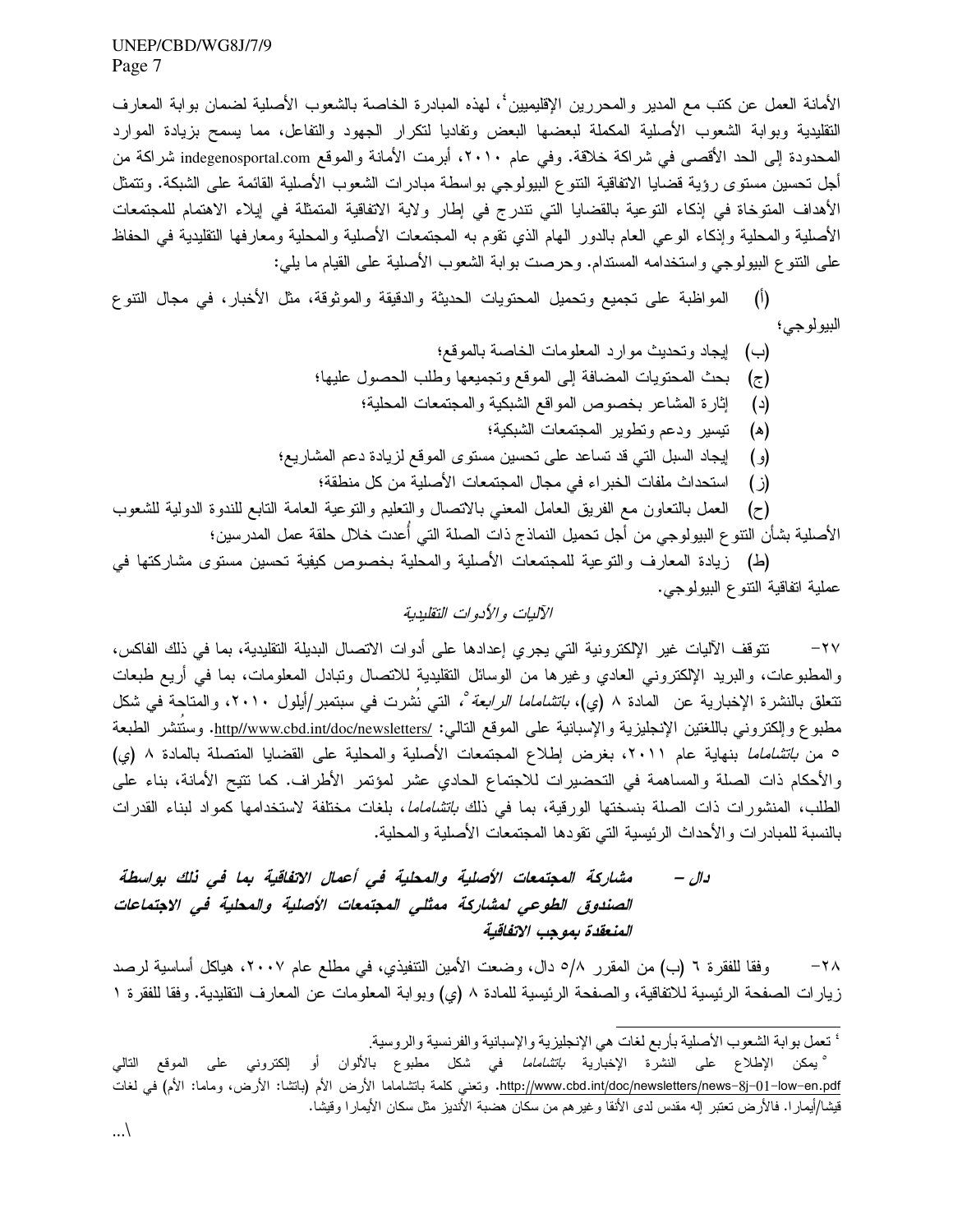من المقرر ٤٠/١٠ /باء، تطلب من المادة التنفيذي مواصلة رصد استخدام الموقع الشبكي للاتفاقية وكذلك، بوجه خاص، الصفحة الرئيسية للمادة ٨ (ي) وبوابة المعلومات عن المعارف النقليدية، والنشاور لنحديد أي ثغرات وأوجه قصور، وإطلاع الاجتماع المقبل للفريق العامل المعنى بالنقدم المحرز في إقامة الشبكات مع المجتمعات الأصلية والمحلية؛ قامت الأمانة بجمع المعلومات الإحصائية بغرض القيام بعدة أمور منها تحديد اتجاهات بهدف تحسين مستوى جهودنا. وبالرغم من عدم نلقي أي تعليقات بخصوص تحديد الثغرات وأوجه القصور ، فإن الأمانة تسعى بانتظام إلى الحصول على المشورة بواسطة حلقات العمل وغيرها من المشاورات بشان بناء القدرات. وقد حددت هذه اللقاءات اللغة بوصفها عائقا ما يزال يحول دون المشاركة الفعالة وتحديدا الحاجة إلى تشغيل بوابة المعلومات عن المعارف التقليدية باللغات الست المعمول ها في الأمم المتحدة، وكذلك كلما كان ذلك ممكنا، باللغات المحلية. ومن النقاط البارزة الحاجة إلى استخدام لغة واضحة ونفادي المختصر ات.

ويجري تجميع هذه الإحصاءات على أساس سنوي للمساعدة على رصد كفاءة أليات الاتصال والمشاركة  $-\tau$ ۹ وتحديد الاتجاهات المستخدمة. غير أنه تجدر الإشارة إلى أنه نظرا الدورة اجتماع الاتفاقية في فترة السنتين، قد يكون من الضروري مواصلة جمع الإحصاءات خلال فترة زمنية أطول، بغية تحديد الاتجاهات بين فترة الثلاث سنوات.

 $-\tau$ . وتبين الإحصاءات التالية استمرار الزيادة في استخدام صفحات الموقع فيما يخص المادة ٨ (ي) وبوابة المعارف النقليدية مع حدوث زيادات بين عامي ٢٠٠٨ و ٢٠٠٩ وعامي ٢٠١٠ و ٢٠١١ بنسبة تفوق ١٠٠٪. وفي الفترة نفسها، زاد استخدام صفحات الموقع بخصوص الاتفاقية بنحو ٢٥٠٪.

| عدد الزيار ات           |               | الصفحة                                          |
|-------------------------|---------------|-------------------------------------------------|
| $Y \cdot \cdot \Lambda$ | $Y \cdot Y$   |                                                 |
| 7 199                   | ۱۲ ۹۹۳        | http://www.biodiv.org/traditional/default.shtml |
| T OY                    | 0.111         | http://www.cbd.int.tk/default.shtml             |
| 0.0117                  | $1.999$ $1.1$ | http://www.cbd.int/default.shtml                |

| عدد الزيار ات                    |                               |               | الصفحة                          |
|----------------------------------|-------------------------------|---------------|---------------------------------|
| $Y \cdot 11/YT/T - Y \cdot 11/Y$ | $\mathbf{y} \cdot \mathbf{y}$ | $y \cdot .9$  |                                 |
| $9.1$ $V1$                       | 7. YE9                        | <b>77 ٣٩٩</b> | http://www.cbd.int/traditional/ |
| ۳ ۲۷٦I                           | Y OOV                         | 1.197         | http://www.cbd.int/tk/          |
| 1 1 1 2 1 .                      | ۳۱۹٤ - ۳۸                     | T Y.2 OAT     | http://www.cbd.int/             |

الصندوق الطوعي لمشاركة المجتمعات الأصلية والمحلية

دعًا مؤتمر الأطراف، في الفقرة ٢ من مقرره ٤٠/١٠، الأطراف والحكومات ومؤسسات النمويل والأليات ذات  $-\tau$ ) الصلة إلى نقديم منح إلى الصندوق الاستئماني العام للاشتراكات الطوعية نيسيرا لمشاركة المجتمعات الأصلية والمحلية المعنية في عمال اتفاقية النتوع البيولوجي. وطلب من الأمين التنفيذي في الفقرة ١ من المقرر ذاته مواصلة بذل الجهود الرامية لتعزيز الصندوق الاستئماني.

وتغتنم الأمانة هذه الفرصة لنقديم الإحصاءات النالية. ومع مراعاة أنه يمكن أن يكون جدول الاجتماعات غير  $-\tau \tau$ منتظم، ونشمل دورة فترة السنتين لمؤتمر الأطراف مرة كل سنتين، عادي، وأن الأعداد بالنسبة لعام ٢٠١١ نتعلق بالأشهر السنة الأولى فقط، هناك ما يشير بوضوح إلى أن الأعداد المنزايدة لممثلي المجتمعات الأصلية والمحلية نطبق على الصندوق الطوعي الذي يؤدي إلى زيادة هامة في المشاركة في الاجتماعات المعنية بموجب اتفاقية النتوع البيولوجي عند توفر الأموال.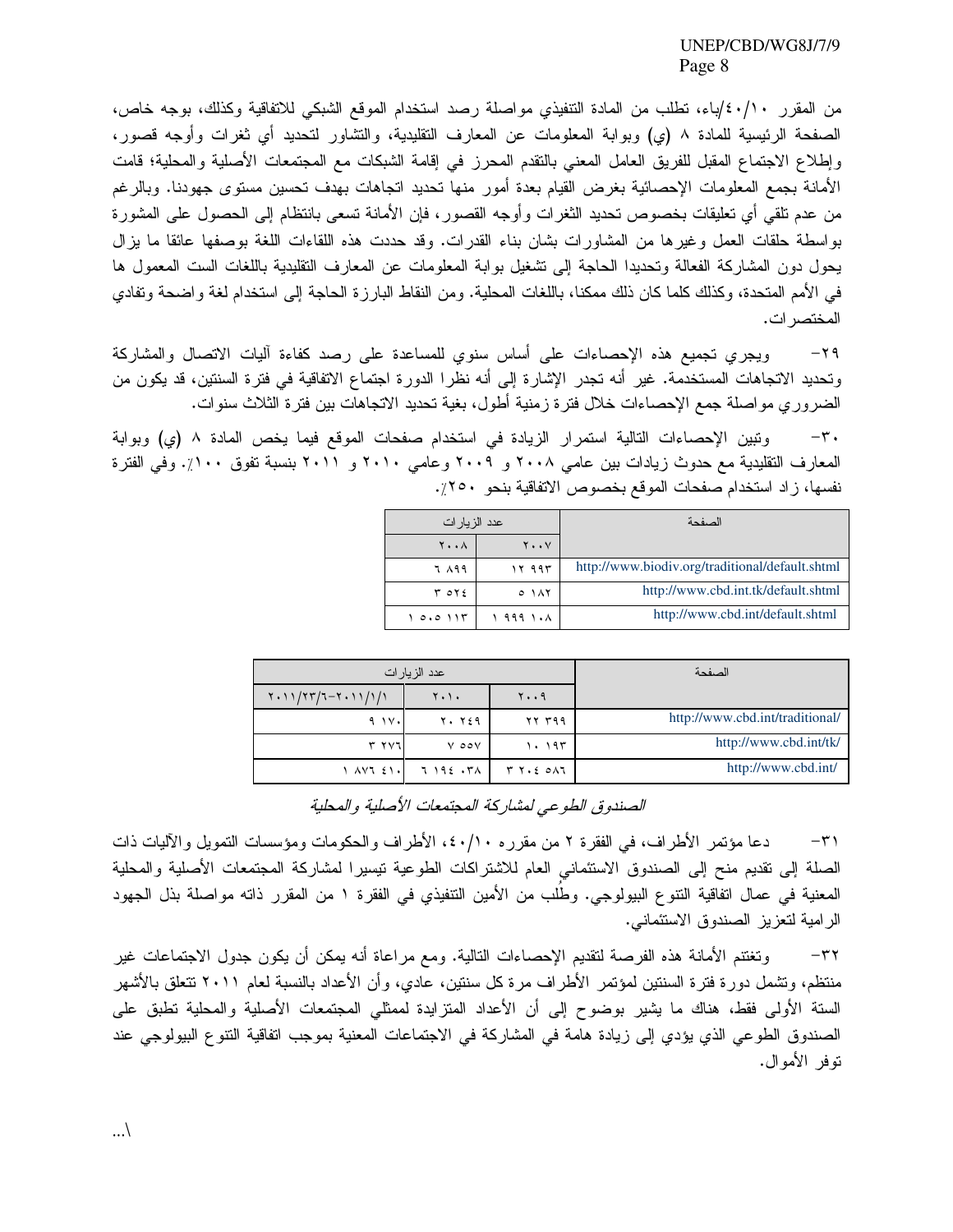المجتمعات الأصلية والمحلية الممولة بواسطة الصندوق الطوعي لمشاركة المجتمعات الأصلية والمحلية في الاجتماعات المنعقدة بموجب الاتفاقية

| 79                                                                                                                                |  |  |  |
|-----------------------------------------------------------------------------------------------------------------------------------|--|--|--|
| الاجتماع السادس للفريق العامل مفتوح العضوية المخصص المعنى بالمادة ٨ (ي) والأحكام ذات الصلة                                        |  |  |  |
| ۲–۲ نوفمبر/تشرین الثانی ۲۰۰۹، مونتریال                                                                                            |  |  |  |
| ٢٤ من المجتمعات الأصلية والمحلية الممولة                                                                                          |  |  |  |
| ٧٨ من المجتمعات الأصلية والمحلية المطبقة                                                                                          |  |  |  |
| الاجتماع الثامن للفريق العامل مفتوح العضوية المخصص المعنى بالحصول على المنافع وتقاسمها<br>۹–۱۰ نوفمبر/تشرین الثانی ۲۰۰۹، مونتریال |  |  |  |
| ٢٠ من المجتمعات الأصلية و المحلية الممولة                                                                                         |  |  |  |
| ٦٧ من المجتمعات الأصلية والمحلية المطبقة                                                                                          |  |  |  |
| $\mathbf{Y} \cdot \mathbf{Y}$                                                                                                     |  |  |  |
| الاجتماع الرابع عشر للهيئة الفرعية للمشورة العلمية والتقنية والتكنولوجية                                                          |  |  |  |
| ۱۰–۲۱ مایو/أیار ۲۰۱۰، نیروبی                                                                                                      |  |  |  |
| ٥ من المجتمعات الأصلية والمحلية الممولة                                                                                           |  |  |  |
| ١٠ من المجتمعات الأصلية والمحلية المطبقة                                                                                          |  |  |  |
| الاجتماع الثالث للفريق العامل المخصص مفتوح العضوية المعنى باستعراض تنفيذ الاتفاقية                                                |  |  |  |
| ۲۵–۲۸ مایو/أیار ۲۰۱۰، نیروبی                                                                                                      |  |  |  |
| ٢ من ًمن المجتمعات الأصلية والمحلية                                                                                               |  |  |  |
| ٩ من المجتمعات الأصلية والمحلية المطبقة                                                                                           |  |  |  |
| الاجتماع التاسع للفريق العامل المخصص مفتوح العضوية المعنى بالحصول على المنافع تقاسمها                                             |  |  |  |
| ۲۸–۲۸ مارس/آذار ۲۰۱۰، کالی، کولمبیا                                                                                               |  |  |  |
| ٢٩ من المجتمعات الأصلية والمحلية                                                                                                  |  |  |  |
| ٤٥ من المجتمعات الأصلية والمحلية المطبقة                                                                                          |  |  |  |
| اجتماع مفاوضى المجتمعات الأصلية والمحلية                                                                                          |  |  |  |
| ۱۳–۱۰ مارس/آذار ۲۰۱۰، کالی، کولمبیا                                                                                               |  |  |  |
| ١٢ من المجتمعات الأصلية والمحلية الممولة                                                                                          |  |  |  |
| ١٢ من المجتمعات الأصلية والمحلية المطبقة                                                                                          |  |  |  |
| الاجتماع التاسع المستأنف للفريق العامل المخصص مفتوح العضوية المعنى بالحصول على المنافع وتقاسمها                                   |  |  |  |
| ۱۰–۱۲ یولیه/تموز ۲۰۱۰، مونتریال                                                                                                   |  |  |  |
| ٢٣ من المجتمعات الأصلية و المحلية الممولة                                                                                         |  |  |  |
| ٤٠ من المجتمعات الأصلية والمحلية المطبقة                                                                                          |  |  |  |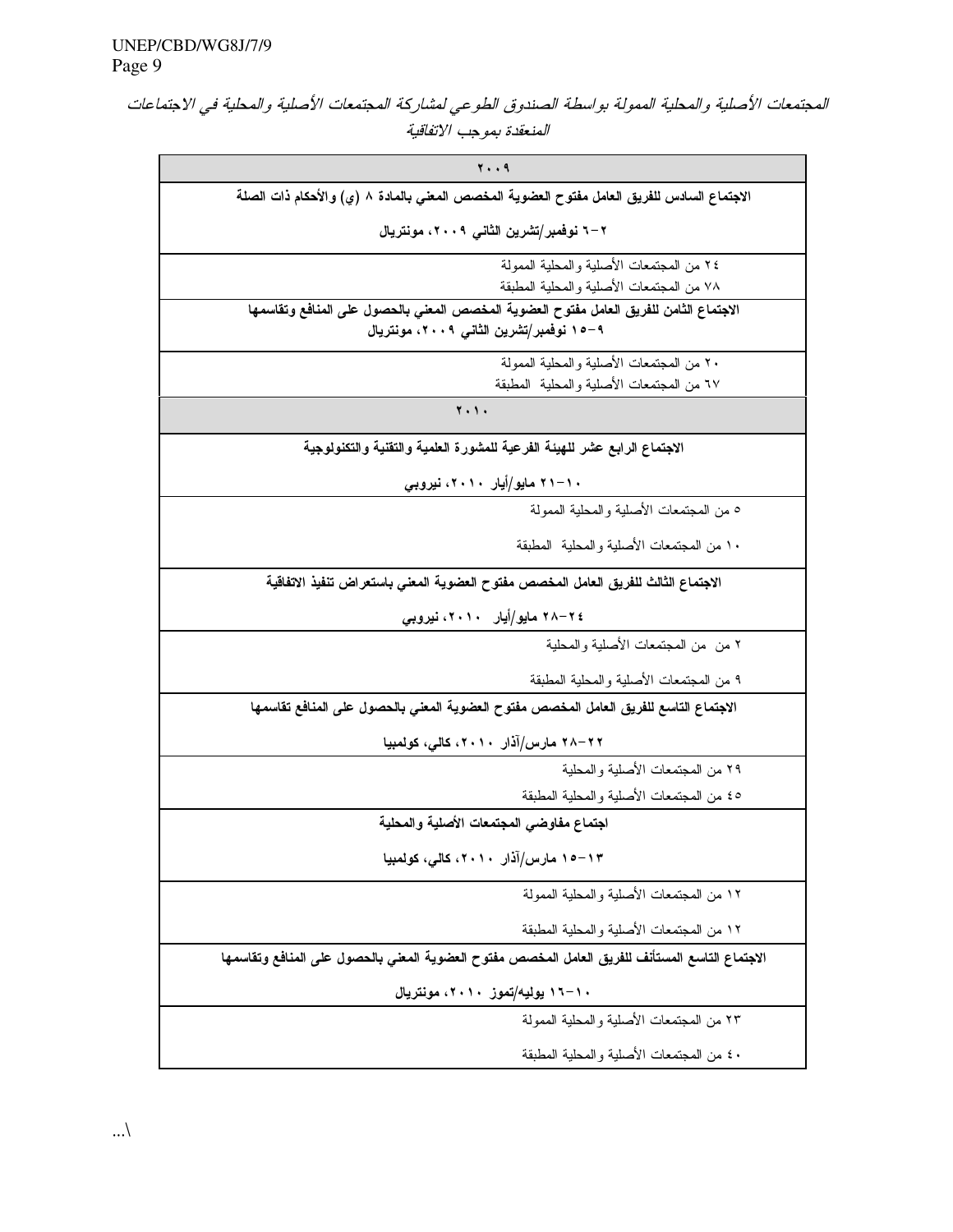| اجتماع مفاوضى المجتمعات الأصلية والمحلية                                                                     |  |  |  |  |
|--------------------------------------------------------------------------------------------------------------|--|--|--|--|
| ۱۷–۲۱ سبتمبر/أيلول ۲۰۱۰، مونتريال                                                                            |  |  |  |  |
| ١٢ من المجتمعات الأصلية و المحلية الممولة                                                                    |  |  |  |  |
| ١٢ من المجتمعات الأصلية والمحلية المقررة                                                                     |  |  |  |  |
| الفريق التفاوضي الأقاليمي التابع للفريق العامل مفتوح العضوية المخصص المعنى بالحصول على المنافع وتقاسمها      |  |  |  |  |
| ١٥–١٣ أكتوبر/تشرين الأول ٢٠١٠، ناغويا، مقاطعة أيشى، اليابان                                                  |  |  |  |  |
| ٢ من المجتمعات الأصلية والمحلية الممولة                                                                      |  |  |  |  |
| ٢ من المجتمعات الأصلية والمحلية المطبقة                                                                      |  |  |  |  |
| الاجتماع التاسع المستأنف للفريق العامل مفتوح العضوية المخصص المعنى بالحصول على المنافع وتقاسمها              |  |  |  |  |
| ١٦ أكتوبر/تشرين الأول ٢٠١٠، ناغويا، مقاطعة أيشى، اليابان                                                     |  |  |  |  |
| ٨٠ من المجتمعات الأصلية و المحلية المطبقة                                                                    |  |  |  |  |
| الاجتماع العاشر لمؤتمر الأطراف في اتفاقية التنوع البيولوجي                                                   |  |  |  |  |
| ٢٠١٨ أكتوبر /تشرين الأول ٢٠١٠                                                                                |  |  |  |  |
| ناغويا، مقاطعة أيشى، اليابان                                                                                 |  |  |  |  |
| *   ٣١ من المجتمعات الأصلية والمحلية بالنسبة لكل من الاجتماع الناسع المستأنف للفريق العامل مفتوح العضوية     |  |  |  |  |
| المخصص المعني بالحصول على المنافع وتقاسمها والاجتماع العاشر لمؤتمر الأطراف                                   |  |  |  |  |
| ٨٠ من المجتمعات الأصلية والمحلية المطبقة                                                                     |  |  |  |  |
| <b>7.11</b>                                                                                                  |  |  |  |  |
| اجتماع الخبراء بشأن طرائق تشغيل مركز تبادل المعلومات للحصول على المعارف وتقاسمها، مونتريال، كندا             |  |  |  |  |
| ۱۱–۱٤ أبريل/يسان ۲۰۱۱، مونتريال/أبريل                                                                        |  |  |  |  |
| ١٢ من المجتمعات الأصلية والمحلية الممولة                                                                     |  |  |  |  |
| ٣٢ من المجتمعات الأصلية والمحلية المطبقة                                                                     |  |  |  |  |
| الاجتماع الدولي بشأن المادة ١٠ (الاستخدام المستدام للتنوع البيولوجي) مع التركيز على المادة ١٠ (ج) (الاستخدام |  |  |  |  |
| المألوف للتنوع البيولوجي)                                                                                    |  |  |  |  |
| ۳۱ مایو/أیار –۳ یونیه/حزیران ۲۰۱۱، مونتریال                                                                  |  |  |  |  |
| ١٩ من المجتمعات الأصلية والمحلية الممولة                                                                     |  |  |  |  |
| ٣١ من المجتمعات الأصلية والمحلية المطبقة                                                                     |  |  |  |  |
| الاجتماع الأول للجنة الحكومية الدولية المخصصة مفتوحة العضوية المعنية ببروتوكول ناغويا بشأن الحصول على        |  |  |  |  |
| المنافع وتقاسمها                                                                                             |  |  |  |  |
| ٦-١٠ يونيه/حزيران ٢٠١١، مونتريال                                                                             |  |  |  |  |
| ٩ من المجتمعات الأصلية والمحلية الممولة                                                                      |  |  |  |  |
| ٣٢ من المجتمعات الأصلية والمحلية المطبقة                                                                     |  |  |  |  |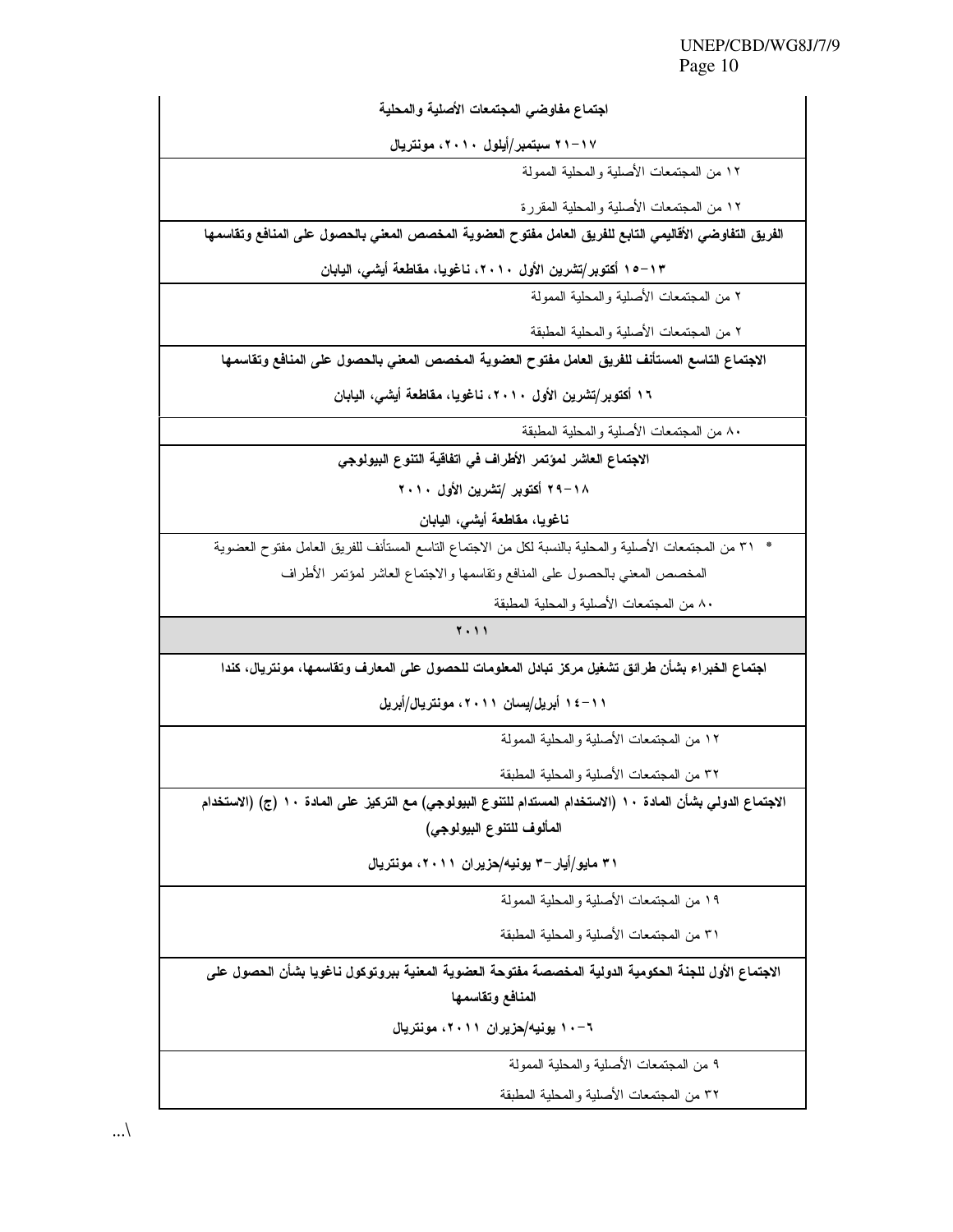اجتماع فريق الخبراء المخصص المعنى بممثلي المجتمعات المحلية ١٤-١٦ يوليه/تموز ٢٠١١، مونتريال ١٤ من المجتمعات الأصلية والمحلية الممولة ا ٥٤ من المجتمعات الأصلية والمحلية لمطبقة المجموع الممول للفترة من نوفمبر/تشرين الثاني ٢٠٠٩ ويوليه/تموز ٢٠١١ = ٢١٤ المجموع المطبق للفترة من نوفمبر/تشرين الثاني ويوليه/تموز ٢٠١١ = ٥٨٤ • بالنسبة للفترة المقابلة سابقا للشعوب الأصلية والمجتمعات المحلية الممولة الممولة وعددها ١٠٢ جرى تمويلها للمشاركة في الاجتماع المنعقدة بموجب الاتفاقية و ٢٦١ مطبقة.

تبين الإحصاءات أعلاه أنه من الفترة ٢٠٠٨-٢٠٠٩ إلى الفترة ٢٠١٠-٢٠١١، هناك زيادة هامة بنحو ١٠٠٪  $-\tau\tau$ في التطبيقات من المجتمعات الأصلية والمحلية، وزيادة أكثر من ١٠٠٪ فيما يخص ممثلي المجتمعات الأصلية والمحلية الممولة للمشاركة في الاجتماعات المنعقدة بموجب الاتفاقية. ويمكن تفسير ذلك جزئيا، بواسطة المشاركة المتزايدة لممثلي المجتمعات الأصلية والمحلية في المفاوضات بشأن الحصول على المنافع وتقاسمها، التي نؤدي إلى اعتماد برونوكول ناغويا، ونكثيف الجهود المبذولة في مجال بناء القدرات خلال الفترة الثانية، بالنسبة للشعوب الأصلية والمجتمعات المحلية التي نقوم بعدة أمور منها بناء القدرات فيما يخص كيفية المشاركة في عمل الاتفاقية.

وقد ساهمت حكومات النرويج وإسبانيا والاتحاد الأوروبي بسخاء في الصندوق الطوعي خلال الفترة ٢٠٠٩–  $-\tau$  { ٢٠١١، من أجل نيسير مشاركة ممثلي المجتمعات الأصلية والمحلية في عمل الاتفاقية.

#### المبادر ات الأخر ي هاء -

في شهر نوفمبر/نشرين الثاني ٢٠٠٨، طلبت دائرة الإشراف على الموارد الطبيعية لصناعة الروائح والعطور  $-\tau$  { والمواد التجميلية ومؤسسة والرابطة القبلية، وهي منظمة غير حكومية، أن نسدى لها الأمانة المشورة والمساعدة في تحويل التزام<sup>٦</sup> قامت به خلال اجتماعها السنوي المنعقد في شهر أكتوبر/تشرين الأول ٢٠٠٨، وذلك لمراعاة اتفاقية التتوع البيولوجي والإعلان عن حقوق الشعوب الأصلية ْ، وكذلك المعايير الدولية الأخرى من أجل نحويل هذا الالتزام إلى واقع، خلال تعاملاتها التجارية اليومية. وضمت المشاورة المتعلقة بأعمال الشعوب الأصلية والتتوع البيولوجي نحو خمسين مشاركا من المجتمعات الأصلية والمحلية، والقطاع الخاص، والأوساط الدولية، فيما يخص برنامج دام يومين في مقر الأمم المتحدة في نيويورك، في الفترة ١٩–٢٣ مايو/أيار ٢٠٠٩، عقب الدورة الثامنة لندوة الأمم المتحدة الدائمة المعنية بقضايا الشعوب الأصلية.

يطلب المقرر ٤٠/١٠ دال من الأمين التنفيذي مواصلة الإبلاغ عن هذه المسألة وبذل جهود مشابهة، وفيما يليي  $-\mathbf{r}\circ$ نقرير موجز عن نتائج هذه المبادرة. وقدم الاجتماع المشورة التي أدت إلى إعداد إعلان دائرة الإشراف على الموارد الطبيعية والمبادئ النوجيهية المنعلقة به التبي قدمها الصناعة خلال انعقاد حدث جانبي رفيع المسنوى في الاجتماع العاشر لمؤتمر الأطراف في أكتوبر/تشرين الثاني ٢٠١٠. وكمتابعة لاعتماد الإعلان والمبادئ التوجيهية، طلبت الصناعة أن تجري الأمانة إحاطة في اجتماعها السنوي المنعقد في غراس ٢٠٠١ الذي يركز على الحصول على المنافع وتقاسمها وبرونوكول ناغويا. ومن شأن ذلك أن يمكّن الصناعة من مراجعة المبادئ النوجيهية، مع مراعاة برونوكول ناغويا وبالنالي مواصلة تنفيذها، مع المساهمة أيضا في نتفيذ بروتوكول ناغويا. ويعتبر المتخصصون في الصناعة أن هذا النموذج قد

<sup>&</sup>lt;sup>7</sup> وافقت دائرة الإشراف على الموارد الطبيعية لصناعة الروائح والعطور والمواد التجميلية على إعلان يقوم على الوثائق الرئيسية للأمم المتحدة وبرمي إلى نعزيز المسؤولية الاجتماعية للمؤسسات للنتمية المستدامة، والمشار إليه باسم *إعلان دائرة الإشراف على الموارد الطبيعية*.

قرار الجمعية العامة ٢٩٥/٦١، المرفق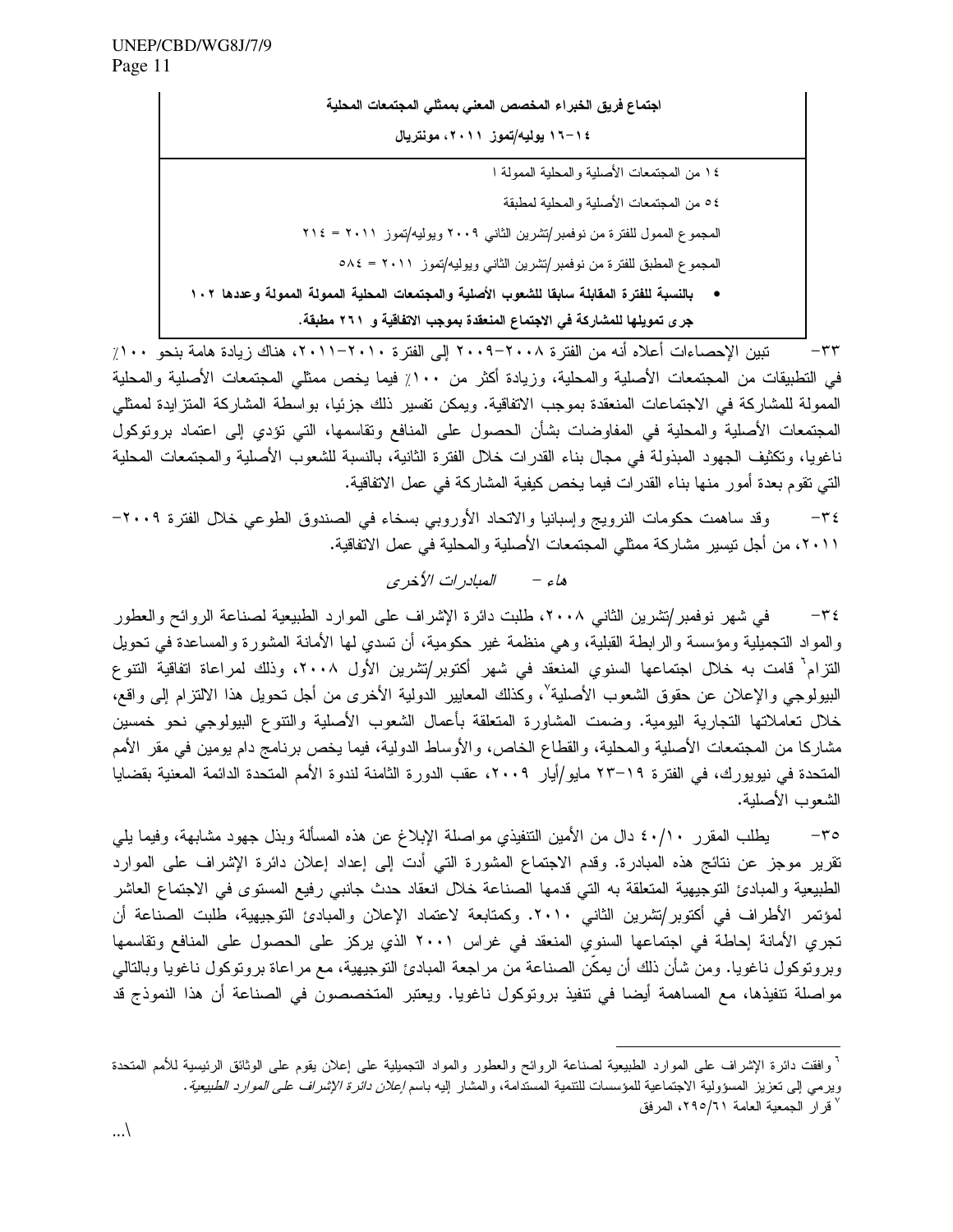يكتسي أهمية بالنسبة للصناعات الأخرى التي قد تهتم باتخاذ مبادرات مماثلة في التنظيم الذاتي، بغرض حماية التنوع البيولوجي والشراكات الخلاقة في مجال الغابات مع المجتمعات الأصلية والمحلية.

### ثالثا – مشروع التوصيات

إن الفريق العامل ما بين الدورات مفتوح العضوية المعنى بالمادة ٨ (ي) والأحكام ذات الصلة قد يرغب في النَّوصية بأن يعتمد مؤتمر الأطراف، في اجتماعه الحادي عشر، المقررات وفقا لما يلي:

بناء القدر ات

ان مؤتمر الأطراف:

*إذ برحب مع التقدير* بالتركيز الأخير على إدماج ممثلي المجتمعات الأصلية والمحلية في الجهود الأخرى التي تبذلها الأمانة لبناء القدرات، بما في ذلك نتفيذ برونوكول ناغويا، ومراجعة الاستراتيجيات وخطط العمل الوطنية للتتوع البيولوجي، وحلقات العمل دون الإقليمية بشأن بناء القدرات لنتفيذ برنامج عمل اتفاقية النتوع البيولوجي بشأن المناطق المحمية؛

وإنَّ برحب بسلسلة حلَّقات العمل الإقليمية ودون الإقليمية الرامية إلى بناء القدرات لدى المجتمعات الأصلية والمحلية دعمآ لنتفيذ المبادئ النوجيهية لاتفاقية النتوع البيولوجي ونطوير السياحة بواسطة النكنولوجيات القائمة على الموقع الشبكي، بغرض دعم وتعزيز مبادرات المجتمعات الأصلية والمحلية في هذا الصدد؛

١ – *يطلب إلى* الأمين التنفيذي مواصلة بذل جهوده لضمان التنفيذ الفعال للمقررين ٤٠/١٠ ألف، الفقرات ٣ و ٤ و ٥، و ١٦/٩ المرفق، و ١٦/٥، المرفق الثانبي، المهمة ٤، بهدف زيادة عدد ممثلي المجتمعات الأصلية والمحلية، لا سيما النساء، اللائـي يُلمن بأعمال الاتفاقية والمشاركة فيها، بما فـي ذلك نتفيذها علـي المستوى الوطنـي والمحلـي، ويدعو الجهات المانحة إلى مواصلة دعمها لحلقات العمل بشأن بناء قدرات المجتمعات الأصلية والمحلية على المستويين الإقليمي ودون الإقليمي،

٢– *يطلب إلى* الأطراف، والحكومات، والمنظمات الدولية، ومنظمات المجتمعات الأصلية والمحلية، النظر في التعاون مع الأمانة لنيسير حلقات العمل الخاصة بالمجتمعات الأصلية والمحلية ولاسيما، عندما يكون ذلك ممكنا، رهنا بنوفر الأموال، إعداد استراتيجيات على الأجلين المتوسط والطويل، لإذكاء الوعبي بمشاركتها الفعالة في عمليات الاتفاقية ونيسير ذلك بما يكفل التنفيذ الفعال لبرونوكول ناغويا وبرنامج العمل المنقح للمادة ٨ (ي) والأحكام ذات الصلة، بما في ذلك عنصر برنامج العمل المعتمد حديثًا والمتعلِّق بالاستخدام المستدام المألوف (المادة ١٠ (ج))،

٣– *يطلب إلى* الأمين التنفيذي مواصلة نتظيم، رهنا بتوفر الموارد المالية، مجموعة من حلقات العمل الإقليمية ودون الإقليمية الرامية إلى بناء قدرات المجتمعات الأصلية والمحلية دعما لتتفيذ المبادئ التوجيهية للتتوع البيولوجي ونطوير السياحة بواسطة نعزيز الاستراتيجية التسويقية والنكنولوجيات القائمة على الموقع ، بالنسبة للأراضي الجافة وشبه الرطبة (إفريقيا) والجبال (أسيا الوسطى) وعرض النتائج على نظر الاجتماع المقبل للفريق العامل.

الاتصال والتعليم والتوعية العامة

٤− *يطلب إلى* الأمانة ضمان المشاركة الفعالة لممثلي المجتمعات الأصلية والمحلية في إعداد استراتيجية الاتصال والنعليم والنوعية العامة لتحقيق عقد الأمم المتحدة للتنوع البيولوجي للفترة ٢٠١١-٢٠٢٠، ومواصلة إعداد أنشطة نطوير الأنشطة المنتجات المتعلقة بالاتصال والتعليم والنوعية العامة، بما في ذلك مع مساهمات المجتمعات الأصلية والمحلية، لإبلاغ المجتمعات الأصلية والمحلية عن أعمال الاتفاقية وكذلك إذكاء وعى الناس بدور المجتمعات الأصلية و المحلية، ومعار فها التقليدية و استخدامها المألوف، و الحفاظ على التنوع البيولوجي و استخدامه المستدام،

 $\ldots$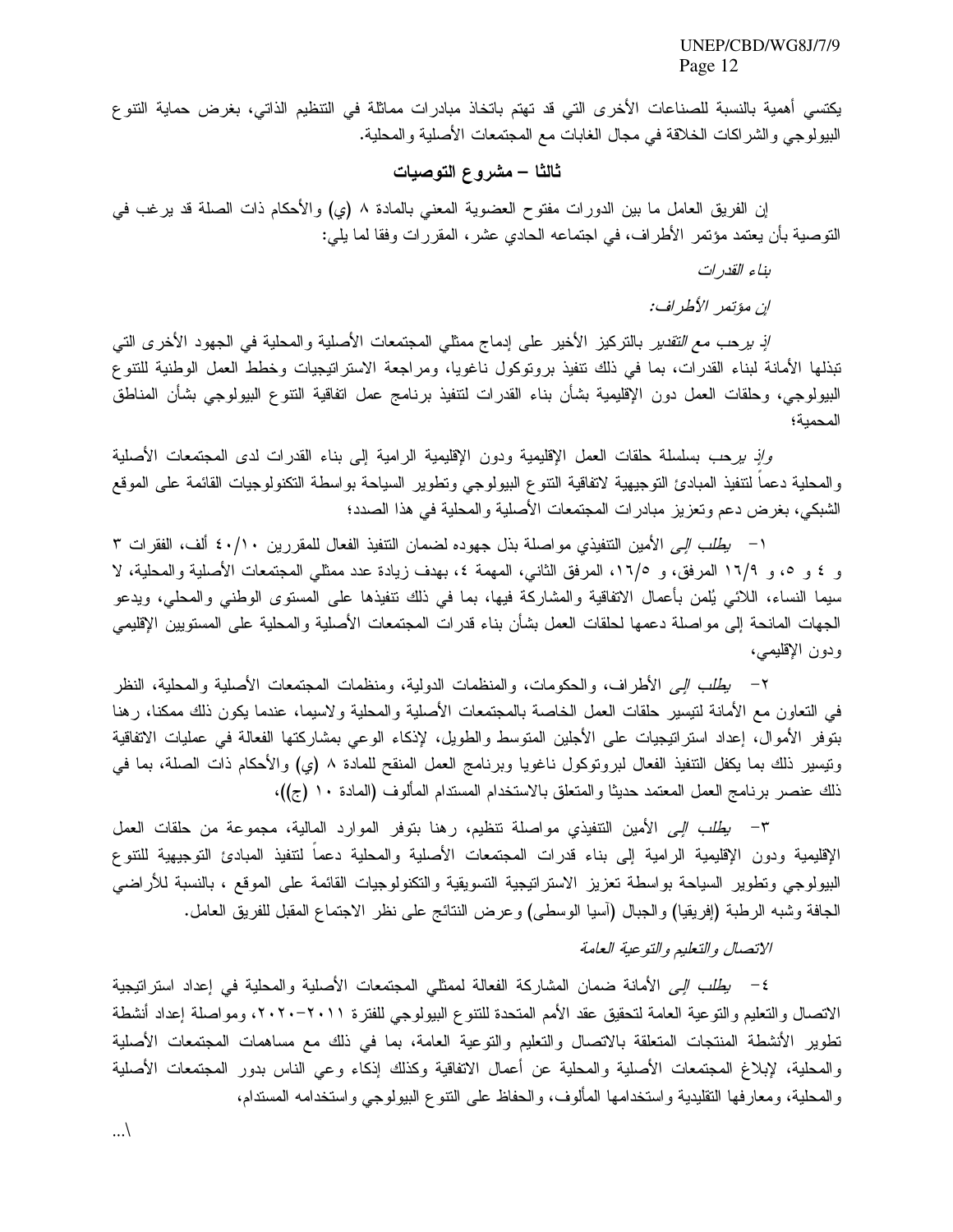تطوير إعداد الاتصالات والآليات والأدوات

0– *يلاحظ مع التقدير* العمل المتواصل بخصوص الأليات الإلكترونية، مثل الصفحة الرئيسية للمادة ٨ (ي) وبوابة المعلومات عن المعارف النقليدية، والمبادرات ذات الصلة بما في ذلك الشراكات مع www.indegenousportal.com من جانب الأمانة *ويطلب إلى* الأمين التنفيذي مواصلة الإبلاغ عن نطور هذا العمل في الاجتماع المقبل للفريق العامل المعنى بالمادة ٨ (ي) والأحكام ذات الصلة،

٦– *يطلب إلى* الأمين التنفيذي مواصلة إعداد الوسائل الإلكترونية والتقليدية والمتنوعة الخاصة بمواد الانصال والنعليم والنوعية العامة، وضمان النرويج لمهذه المواد على نحو جيد بواسطة أحداث بارزة بالنعاون مع الأطراف، والمنظمات الدولية، والمجتمعات الأصلية والمحلية، وغيرها من الجهات المعنية،

المشاركة بما في ذلك بواسطة الصندوق الطوعي لمشاركة ممثلي المجتمعات الأصلية والمحلية.

v− *بلاحظ مع التقدير* الجهود المتواصلة للأمانة لتعزيز الصندوق الطوعي لتيسير مشاركة المجتمعات الأصلية والمحلية فـي عملية الاتفاقية، *وإذ يطلب إلـي* الأمين التتفيذي مواصلة بذل جهوده والإبلاغ عن النتائج، إلـي جانب الإحصاءات ذات الصلة المتعلقة بمشاركة المجتمعات الأصلية والمحلية، بما في ذلك بواسطة المعلومات المقدمة استتادا إلى النقارير الوطنية، في الاجتماع المقبل للفريق العامل،

٨– يدعو الأطراف والحكومات والجهات المانحة والمؤسسات والأليات المعنية للمساهمة بسخاء في الصندوق الطوعي لتشجيع مشاركة ممثلي المجتمعات الأصلية والمحلية في عملية الاتفاقية،

٩– *يطلب إلى* الأمين التنفيذي مواصلة إعداد وتحديث وترجمة مختلف أليات الاتصال الإلكترونية، بما في ذلك الصفحة الرئيسية للمادة ٨ (ي) وبوابة المعلومات عن المعارف التقليدية والإبلاغ عن النقدم المحرز في الاجتماع المقبل للفريق العامل،

١٠− *يطلب إلى* الأمين التنفيذي مواصلة رصد استخدام موقع الاتفاقية على الإنترنت وبوجه خاص الصفحة الرئيسية للمادة ٨ (ي) وبوابة المعلومات عن المعارف التقليدية، والتشاور مع المجتمعات الأصلية والمحلية المشاركة في أعمال الاتفاقية بواسطة المنتدى الدولمي للمجتمعات الأصلية بشأن النتوع البيولوجي وشبكة النتوع البيولوجي لنساء المجتمعات الأصلية، وذلك من أجل تحديد أي ثغرات أو أوجه قصور والإبلاغ عن التقدم المحرز في الاجتماع المقبل للفريق العامل.

المبادر ات الأخرى

1١– بيرحب مع النقدير بالمبادرات والشراكات الخلاقة بين المجتمعات الأصلية والمحلية والجهات المعنية لتحقيق أهداف الاتفاقية وبوجه خاص الشراكة بين دائرة موارد الإشراف الطبيعي والمجتمعات الأصلية والمحلية، *ويلاحظ* اعتماد المبادئ التوجيهية <sup>^</sup> لدائرة موارد الإشراف الطبيعى باعتبارها إرشادات مفيدة تساهم فى الاستخدام المستدام للتتو ع البيولوجي، *ويطلب إلى* الأمين التتفيذي مواصلة هذه الجهود ومواصلة الإبلاغ عن النقدم المحرز فـي الاجتماع المقبل للفريق العامل المعنى بالمادة ٨ (ي) والأحكام ذات الصلة.

<sup>^</sup> انظر الموقع التالي: /http://www.cosmethica-grasse.com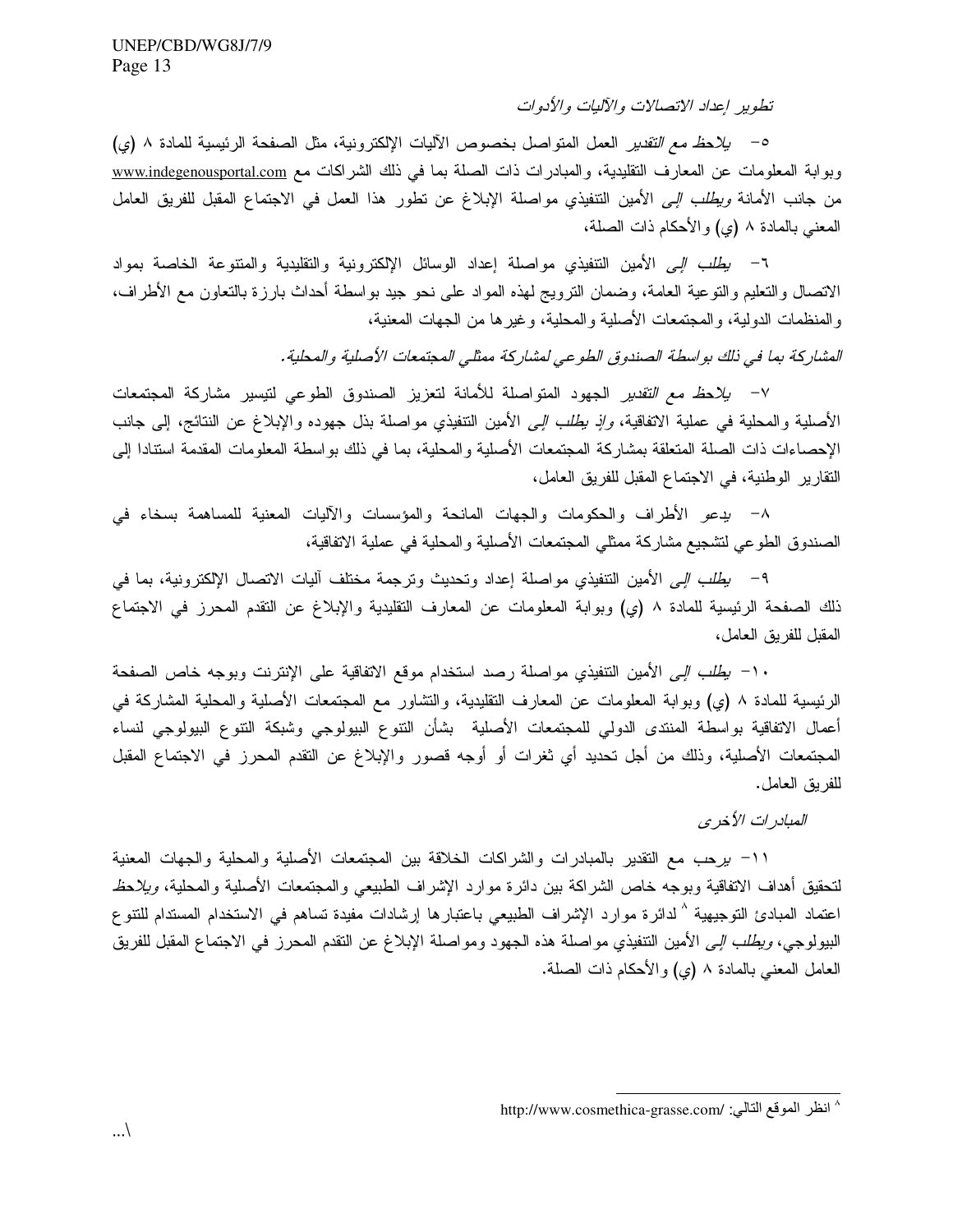المرفق

حلقات العمل بشأن بناء القدرات

أكتوبر/تشرين الأول ٢٠٠٩ – أكتوبر/تشرين الأول ٢٠١٠

 $\ldots$